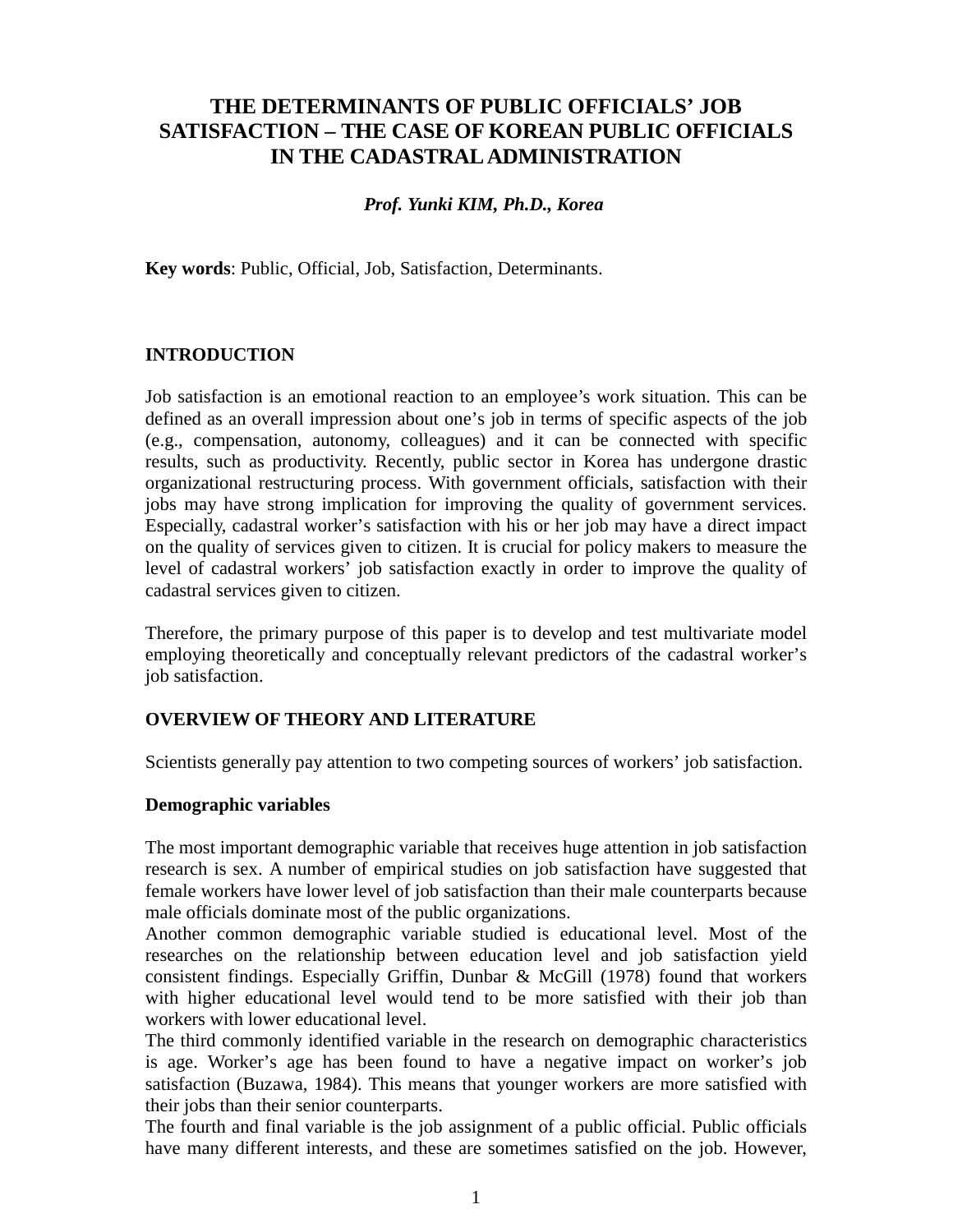the more public officials find that they can fulfill their interests while on the job, the more satisfied they will be with those jobs. For example, a recent study results showed that university graduates were more satisfied with their jobs when these were consistent with their university majors than when these fell outside their fields of interest (Vandenberg & Lance, 1992).

## **Work environment variables**

Herzberg (1959; 1966) developed two-factor theory of job satisfaction: "motivation" and "hygiene". According to Herzberg's theory, if handled properly, hygiene issues cannot motivate workers but can minimize dissatisfaction. Hygiene factors include company policies, supervision, salary, interpersonal relations and working conditions. They are variables related to the worker's environment.

By contrast, a worker's job satisfaction was influenced by factors associated with the work itself or by outcomes directly derived from it such as the nature of their jobs, achievement in the work, promotion opportunities, and chances for personal growth and recognition. Because such factors were associated with high levels of job satisfaction, Herzberg referred them as 'motivation factors".

Hackman and Oldham (1975) proposed five "core" dimensions for evaluating the immediate work environment constituting the Job Diagnostic Survey UDS. These core dimensions turned out to be associated significantly with job satisfaction and a high sense of workers' motivation. That is, the work environment source consisted of five dimensions, namely those of skill variety, task identity, task significance, autonomy and feedback (Reiner, & Zhao, 1999).

The most important characteristic that receives huge attention in Hackman and Oldham's study is the meaningfulness of the work that means to what extent the individual perceives the work as significant and important. Job meaningfulness can be defined as the product of three dimensions: skill variety (activities that challenge skills and abilities); task identity (the extent to which the job requires completion of a "whole", identifiable peace of work); task significance (how substantially the job has impacts on other people's lives.

## **HYPOTHESIS**

## **Demographic Variables**

Four demographic variables are proposed for the job satisfaction model, i.e., sex, educational level, age, and the job assignment.

## *The Sex of Worker*

Hypothesis 1 is: the sex of a worker will have a negative effect on job satisfaction. The sex of worker has turned out to be negatively correlated with job satisfaction (Buzawa, 1984).

## *The Level of Education*

Hypothesis 2 is: the level of education will have a positive impact on job satisfaction. The level of education has been found to influence job satisfaction positively (Jayaratne, 1993; Burk, 1985; Crewson, 1997).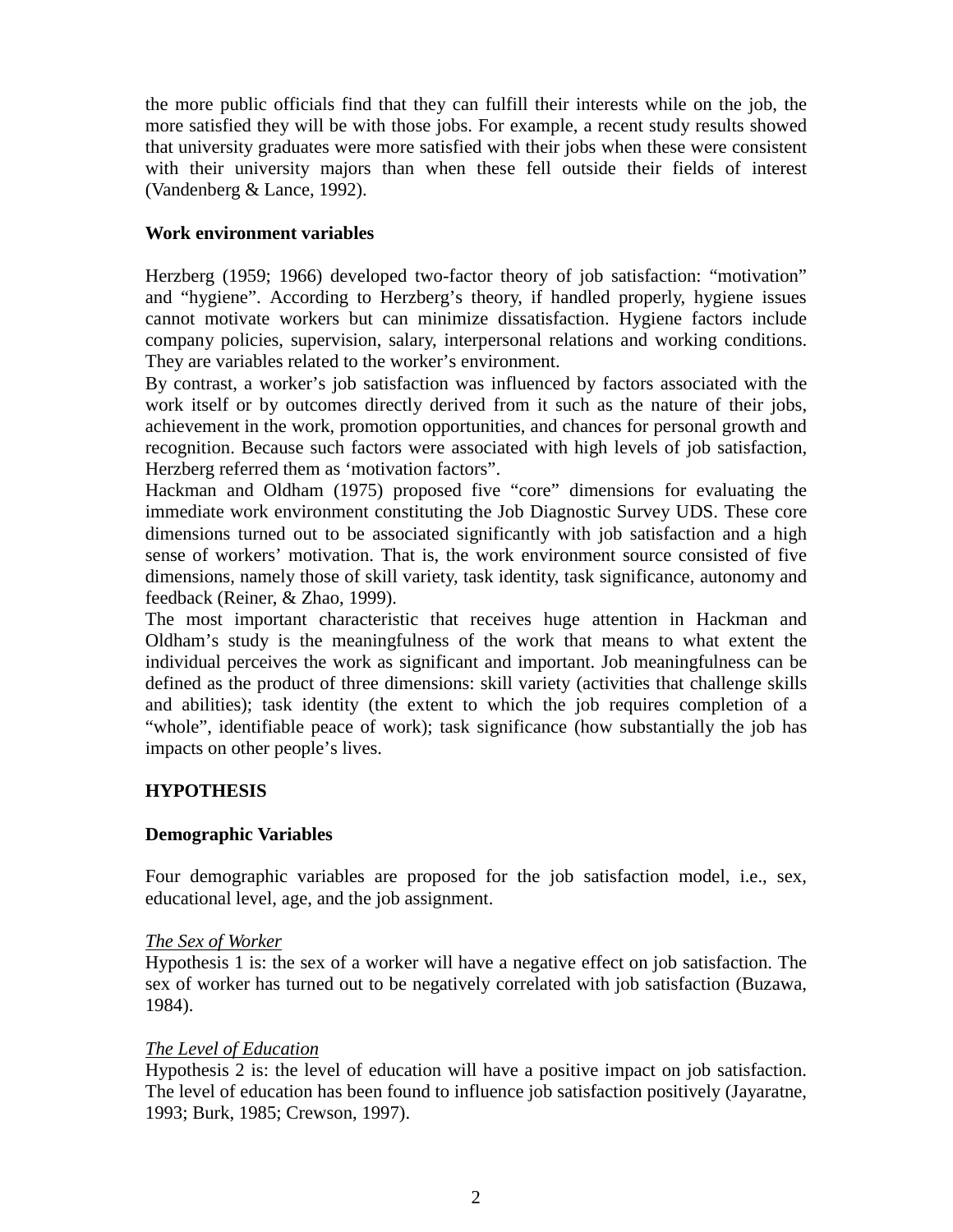## *The Age of Worker*

Hypothesis 3 is: the age of a worker will have a negative effect on job satisfaction. The age of a worker was expected to have a negative effect on job satisfaction (Buzawa, 1984).

## *The Job Assignment*

Hypothesis 4 is: the job assignment of a worker will have a positive effect on job satisfaction. That means that the more workers find that they can fulfill their interests while on the job, the more satisfied they are with their jobs.

## **Work Environment Variables**

Five work environmental variables are proposed for cadastral workers' job satisfaction model, i.e., skill variety, task identity, task significance, autonomy, and feedback from the job itself.

## *Skill Variety*

Hypothesis 5 is: the skill variety will have a positive effect on job satisfaction. That is, this means that performing a variety of tasks is positively correlated with the level of job satisfaction.

#### *Task Identity*

Hypothesis 6 is: the task identity will have a positive effect on cadastral official's job satisfaction. This suggests that the higher the degree to which the job requires completion of a "whole" and identifiable peace of work, the higher the level of worker's job satisfaction he or she gets from job.

## *Task Significance*

Hypothesis 7 is: task significance will have a positive effect on cadastral worker's job satisfaction. This implies that the higher the degree to which the job has a substantial influence on the lives or work of other people, the higher the level of worker's job satisfaction.

#### *Autonomy*

Hypothesis 8 is: autonomy will have a positive impact on job satisfaction. This means that the higher the degree to which the job provides substantial freedom, independence and discretion of the worker in scheduling the work and in determining the procedures to be used in carrying it out, the higher the level of the worker's job satisfaction he or she gets from job.

## *Feedback from the Job Itself*

Hypothesis 9 is: feedback from the job itself will have a strong positive influence on cadastral worker's job satisfaction. The feedback turned out to be the strongest predictor of job satisfaction (Reiner and Zhao, 1999).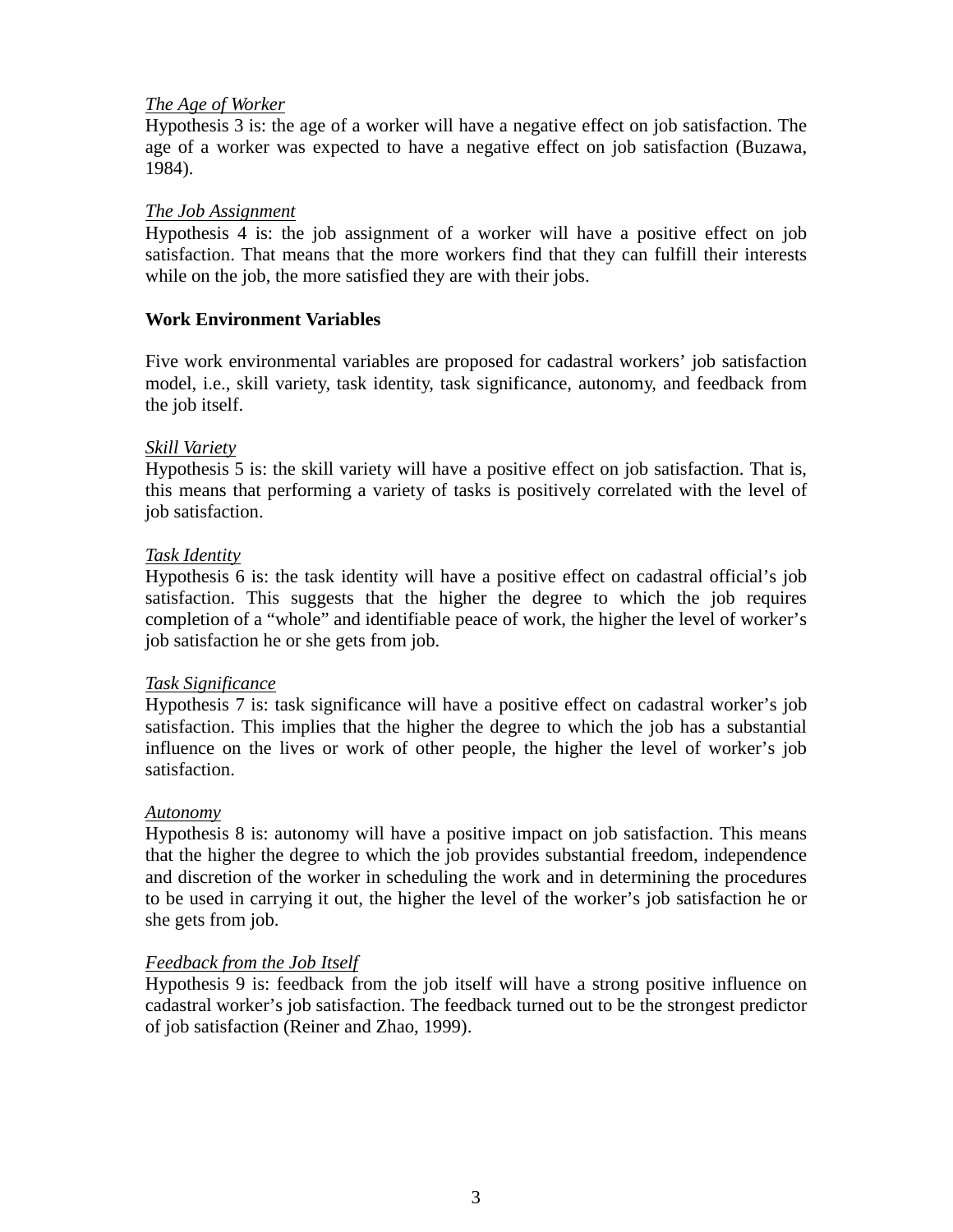## **METHODOLOGY**

## **Sampling**

This study is based on the results of interviews of 300 public officials who are in the cadastral administration. Interviews were conducted from September 1, 2000 to November 27, 2000. The systemic sampling with random starts was used to collect the data. The sampling interval was 100 and sampling ratio was 1/100.

The questionnaire included four demographic questions. Response to these questions shows that 75% of cadastral workers were male. More than one third of the government employee in our sample have bachelor 's degree. The mean age of study subjects was 39.1 with a range from 27 to 57.

## **Procedures**

Data were collected through an interview questionnaire administered in subject's office. The interview questionnaire was structured in format and required approximately 15 minutes to administer.

#### **MEASURES**

#### **Independent variables**

The following independent variables were examined.

#### *The sex of worker*

The sex of worker was measured from public official's self-identification as male or female. We coded '0' for female, and '1' for male.

#### *The level of education*

To measure the level of education, we used the following scales. '6' for primary school graduate, '9' for middle school graduate, '12' for high school graduate, '12' for community college graduate, and '16' for college graduate and above.

#### *The age of public official*

The age of public official was measured in years.

#### *Type of job assignment*

Public officials were asked to identify their job assignment as either cadastral jobs or non-cadastral jobs. We coded '0' for non-cadastral jobs, and '1' for cadastral jobs.

#### *The five work environment variables*

To measure each of five work environment variables, we used a 5-point Likert scale.

#### **Dependent variables**

The following dependent variables were examined to assess the level of job satisfaction.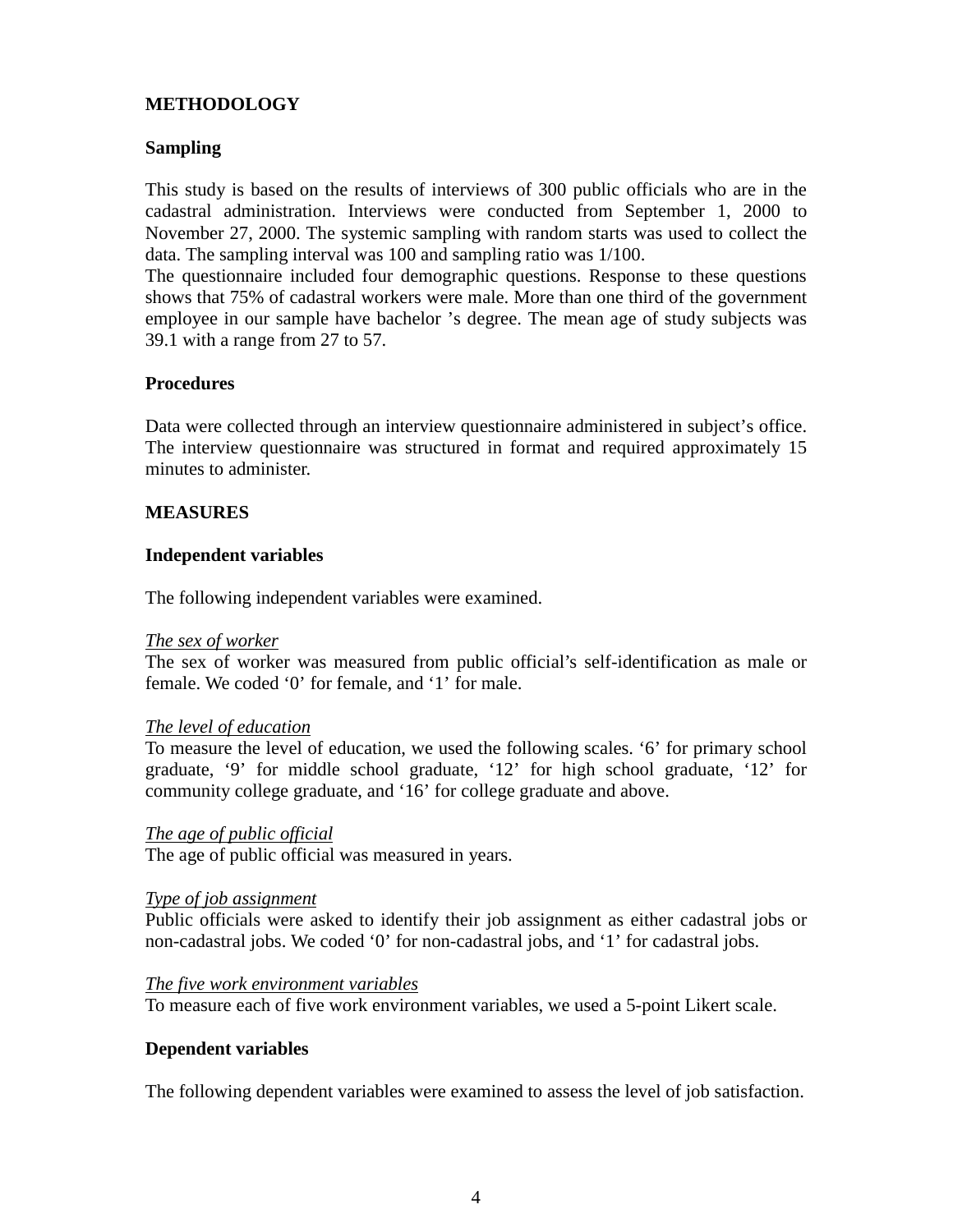## *Satisfaction with Job*

To measure the level of satisfaction with employee's job, we used 10 work characteristics. Then, we asked following questions as to each item.

"How satisfied or dissatisfied are you with following indicators? Which number comes closest to showing how satisfied or dissatisfied you feel?"



To measure the general level of satisfaction with job, scores of each indicator were summed up.

## *Satisfaction with supervisors*

To assess the level of satisfaction with supervisors, we used 10 characteristics. Then we asked following questions as to each item.

"How satisfied or dissatisfied are you with following indicators? Which number comes closest showing how satisfied or dissatisfied you feel?"



To measure the general level of satisfaction with supervisors, scores of each indicator were summed up.

## *Satisfaction with colleagues*

To measure satisfaction with colleagues, we used 10 characteristics. Then, we asked following questions as to each item.

"How satisfied or dissatisfied are you with following indicators? Which number comes closest showing how satisfied or dissatisfied you feel?"



To measure the general level of satisfaction with colleagues, scores of each indicator were summed up.

## **ANALYSIS**

To examine effects of both demographic variables and work environment variables on cadastral workers' job satisfaction, multiple regression analysis was used. And standard regression coefficients were used rather than unstandardized regression coefficients; since most of the measures did mot have natural matrix.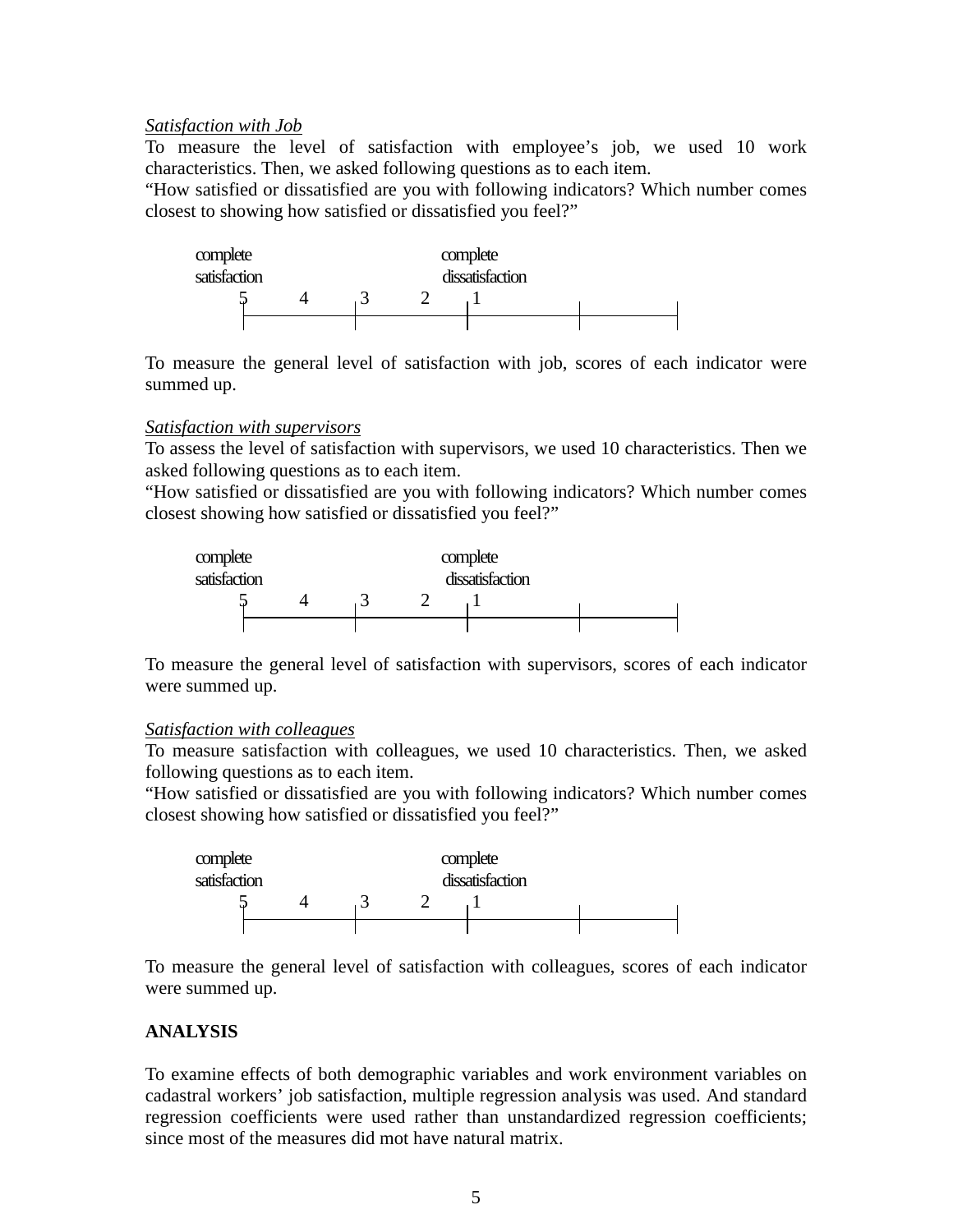#### **RESULTS**

#### **Satisfaction with Job**

A test of the full model produced an R-square of 0.59 for satisfaction with job, indicating that over 59% of the variance in satisfaction with job was accounted for by the nine variables in the model (Table 1).

Eight of the nine hypothesized relations between independent variables and satisfaction with job were supported. The only one variable that did not conform to hypothesized relations was the level of education. All standardized parameter estimates for the full model are presented in Table 1.

In the order of their magnitude, skill variety was the best predictor of public officials' job satisfaction ( $\beta = 0.61$ ). This suggests that performing a variety of tasks is significantly correlated with public officials' job satisfaction.

The age of a worker was the second significant predictor of job satisfaction ( $\beta$  = 0.25). However, this variable did not show the expected negative relation with job satisfaction. The job assignment is the third significant predictor of public officials job satisfaction  $(\beta = 0.24)$ . This indicates that public officials in cadastral jobs in the survey reported higher levels of job satisfaction than their counterparts in non-cadastral jobs. Task significance is the fourth important predictor of satisfaction with work ( $\beta$  = 0.20). This result shows that there is statistically significant relationship between the degree of task significance and the level of job satisfaction public officials get from their work.

| Table 1. Regression Analysis: Satisfaction with Job as Dependent Variable |                                    |  |      |      |  |  |
|---------------------------------------------------------------------------|------------------------------------|--|------|------|--|--|
| <b>Independent Variables</b>                                              |                                    |  | B    |      |  |  |
| <b>Sex</b>                                                                |                                    |  | 0.71 | 0.10 |  |  |
| Age                                                                       |                                    |  | 0.30 | 0.25 |  |  |
| Level of Education                                                        |                                    |  | 0.24 | 0.02 |  |  |
| <b>Job Assignment</b>                                                     |                                    |  | 3.28 | 0.24 |  |  |
| Skill variety                                                             |                                    |  | 4.11 | 0.61 |  |  |
| <b>Task Identity</b>                                                      |                                    |  | 0.18 | 0.18 |  |  |
| <b>Task Significance</b>                                                  |                                    |  | 1.58 | 0.20 |  |  |
| Autonomy                                                                  |                                    |  | 1.24 | 0.19 |  |  |
| Feedback                                                                  |                                    |  | 0.45 | 0.10 |  |  |
|                                                                           | $R^2 = 0.25$ $P = 0.05$ $F = 26.7$ |  |      |      |  |  |

Autonomy is the fifth significant predictor of job satisfaction ( $\beta$  = 0.19). As expected, autonomy has a significant positive effect on public officials job satisfaction. This means that the higher the degree to which the job provides substantial freedom, independence and discretion of the worker in scheduling the work and determining the procedures to be used in carrying out, the higher the level of the worker's job satisfaction he or she gets from job.

As expected, task identity, sex and feedback have significant positive impacts on the level of public officials job satisfaction.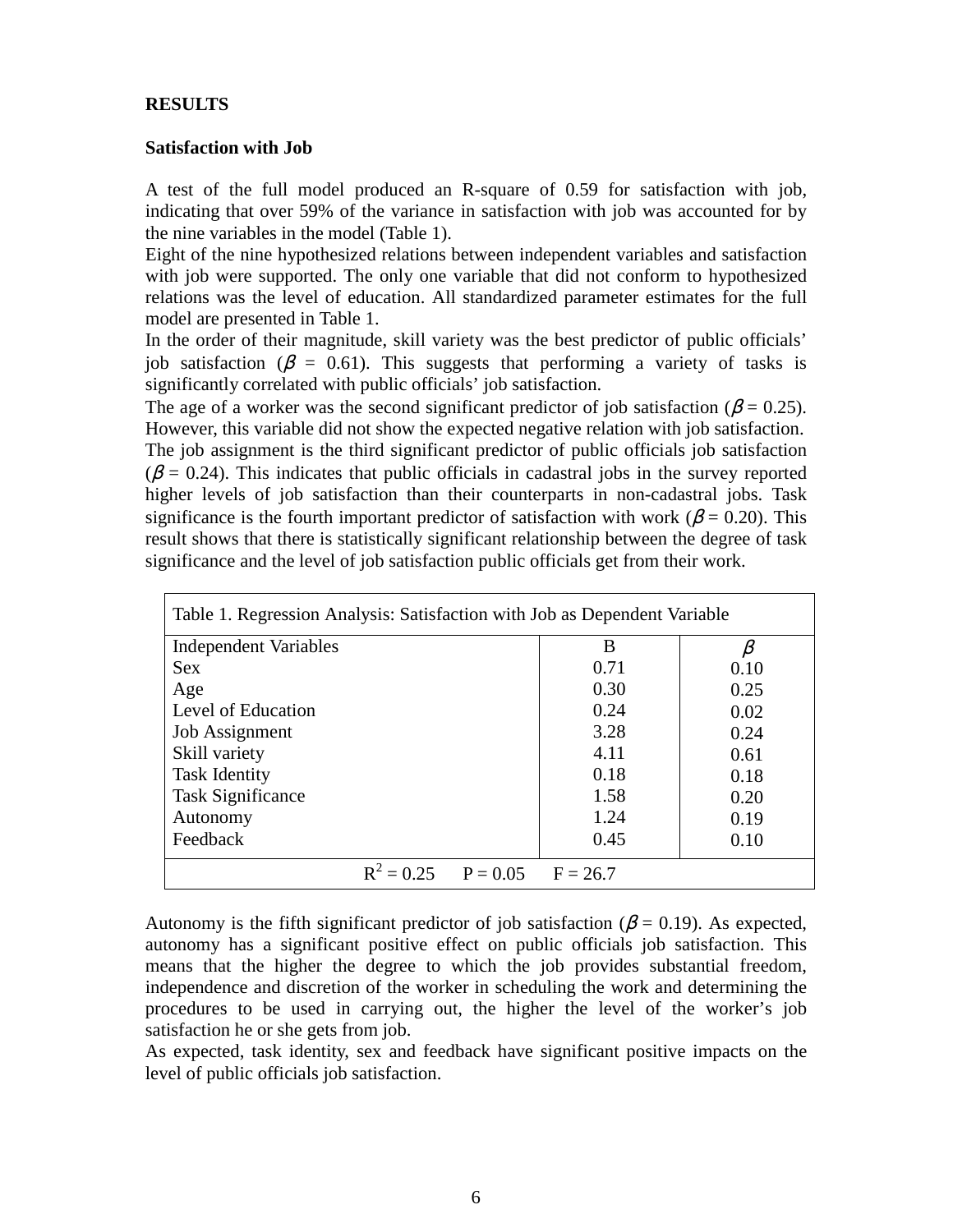#### **Satisfaction with Supervisors**

Table 2 shows that eight of the nine variables are statistically significant predictors of public officials' satisfaction with their supervisors, accounting for more than half of the variance  $(R^2 = 0.51)$ . The only one variable did not conform to hypothesized relations was the level of education. All standardized parameter estimates for the model are presented in Table 2. As expected, feedback from the job itself was the best predictor of public officials' satisfaction with their supervisors ( $\beta$  = 0.34). This means that the amounts of feedback public officials receive from their supervisors have significant positive impacts on the level of satisfaction with supervisors.

The job assignment is the second significant predictor of public officials' satisfaction with their supervisors ( $\beta$  = 0.22). This indicates that officials in cadastral jobs tend to be more satisfied with their supervisors than their counterparts in non-cadastral jobs. The sex is the third important predictor of satisfaction with supervisors ( $\beta$  = 0.20). As expected, this variable has a strong positive impact on satisfaction with supervisor.

| Table 2. Regression Analysis: Satisfaction with Supervisors as Dependent Variable |  |                                    |      |      |  |  |
|-----------------------------------------------------------------------------------|--|------------------------------------|------|------|--|--|
| <b>Independent Variables</b>                                                      |  |                                    | B    |      |  |  |
| <b>Sex</b>                                                                        |  |                                    | 11.7 | 0.20 |  |  |
| Age                                                                               |  |                                    | 0.15 | 0.12 |  |  |
| Level of Education                                                                |  |                                    | 0.12 | 0.01 |  |  |
| Job Assignment                                                                    |  |                                    | 2.11 | 0.22 |  |  |
| Skill variety                                                                     |  |                                    | 0.99 | 0.15 |  |  |
| <b>Task Identity</b>                                                              |  |                                    | 1.17 | 0.14 |  |  |
| <b>Task Significance</b>                                                          |  |                                    | 0.85 | 0.11 |  |  |
| Autonomy                                                                          |  |                                    | 1.82 | 0.18 |  |  |
| Feedback                                                                          |  |                                    | 3.42 | 0.34 |  |  |
|                                                                                   |  | $R^2 = 0.51$ $P = 0.05$ $F = 17.2$ |      |      |  |  |

The autonomy variable turned out to be a strong predictor of satisfaction with supervisors ( $\beta$  = 0.18). This results shows that there is a statistically significant relationship between autonomy and satisfaction with supervisors. As expected, such variables as skill variety, task identity, age, and task significance have significant positive influences on public officials satisfaction with their supervisors.

## **Satisfaction with Colleagues**

A test of the model produced an R=square of 0.56 for the dependent variable, satisfaction with colleagues, indicating that over 56% of the variance was explained by the nine variables in the model (Table 3).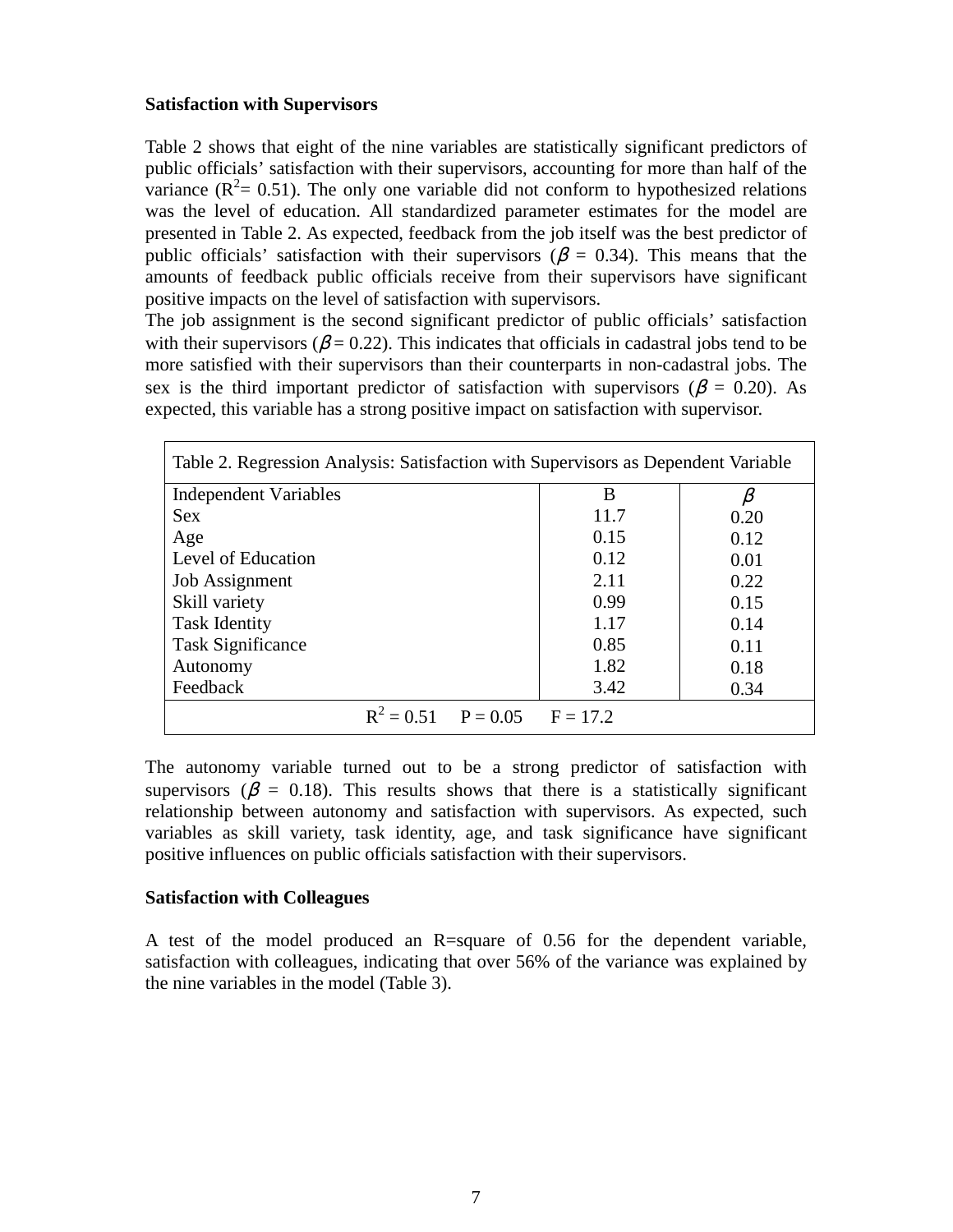| Table 3. Regression Analysis: Satisfaction with Colleagues as Dependent Variable |      |      |  |  |  |
|----------------------------------------------------------------------------------|------|------|--|--|--|
| <b>Independent Variables</b>                                                     | B    |      |  |  |  |
| <b>Sex</b>                                                                       | 5.75 | 0.11 |  |  |  |
| Age                                                                              | 0.24 | 0.14 |  |  |  |
| Level of Education                                                               | 2.47 | 0.15 |  |  |  |
| <b>Job Assignment</b>                                                            | 2.17 | 0.19 |  |  |  |
| Skill variety                                                                    | 0.33 | 0.03 |  |  |  |
| <b>Task Identity</b>                                                             | 1.12 | 0.11 |  |  |  |
| <b>Task Significance</b>                                                         | 2.31 | 0.20 |  |  |  |
| Autonomy                                                                         | 3.31 | 0.33 |  |  |  |
| Feedback                                                                         | 1.75 | 0.17 |  |  |  |
| $R^2 = 0.56$ $P = 0.05$ $F = 8.45$                                               |      |      |  |  |  |

Eight of the nine hypothesized relations between predictor variables and satisfaction with colleagues were supported. The only one variable that did not conform to hypothesized relations was the skill variety. All beta coefficients for the model are presented in Table 3. As expected, autonomy turned out to be the strongest predictor of public officials' satisfaction with colleagues ( $\beta = 0.33$ ). That is, this variable has a significant positive impact on satisfaction with colleagues.

Task significance was the second significant predictor of satisfaction with colleagues ( $\beta$ )  $= 0.20$ ). This means that there is statistically significant relationship between the degree of task significance and the level of satisfaction with colleagues. The job assignment turned out to be a strong predictor of satisfaction with colleagues ( $\beta$  = 0.19). This shows that public workers in cadastral jobs tend to be more satisfied with their colleagues than their counterparts in non-cadastral jobs.

Feedback from job itself was the third significant predictor of satisfaction with colleagues ( $\beta$  = 0.17). This implies that the amounts of feedback public officials receive from their colleagues have significant positive effects on the level of satisfaction with colleagues. As expected, the level of education turned out to be a significant predicator of public officials' satisfaction with their colleagues ( $\beta$  = 0.15). This shows that the level of education have a significant positive impact on the level of satisfaction with colleagues. Such variables as age, task identity, and sex have strong positive impacts on satisfaction with colleagues.

## **DISCUSSION AND CONCLUSION**

To examine effects of both demographic variables and work environment variables on cadastral workers' job satisfaction, multiple regression analysis was used. Study results showed that public officials' overall satisfaction with their job, colleagues, and supervisors was relatively high.

Eight of the nine hypothesized relations between independent variables and satisfaction with job were supported. The only one variable that did not conform to hypothesized relations was the level of education. Skill variety turned out to be the best predictor of public officials' job satisfaction.

Our study results showed that eight of the nine variables were statistically significant predictors of public officials' satisfaction with their supervisors, accounting for more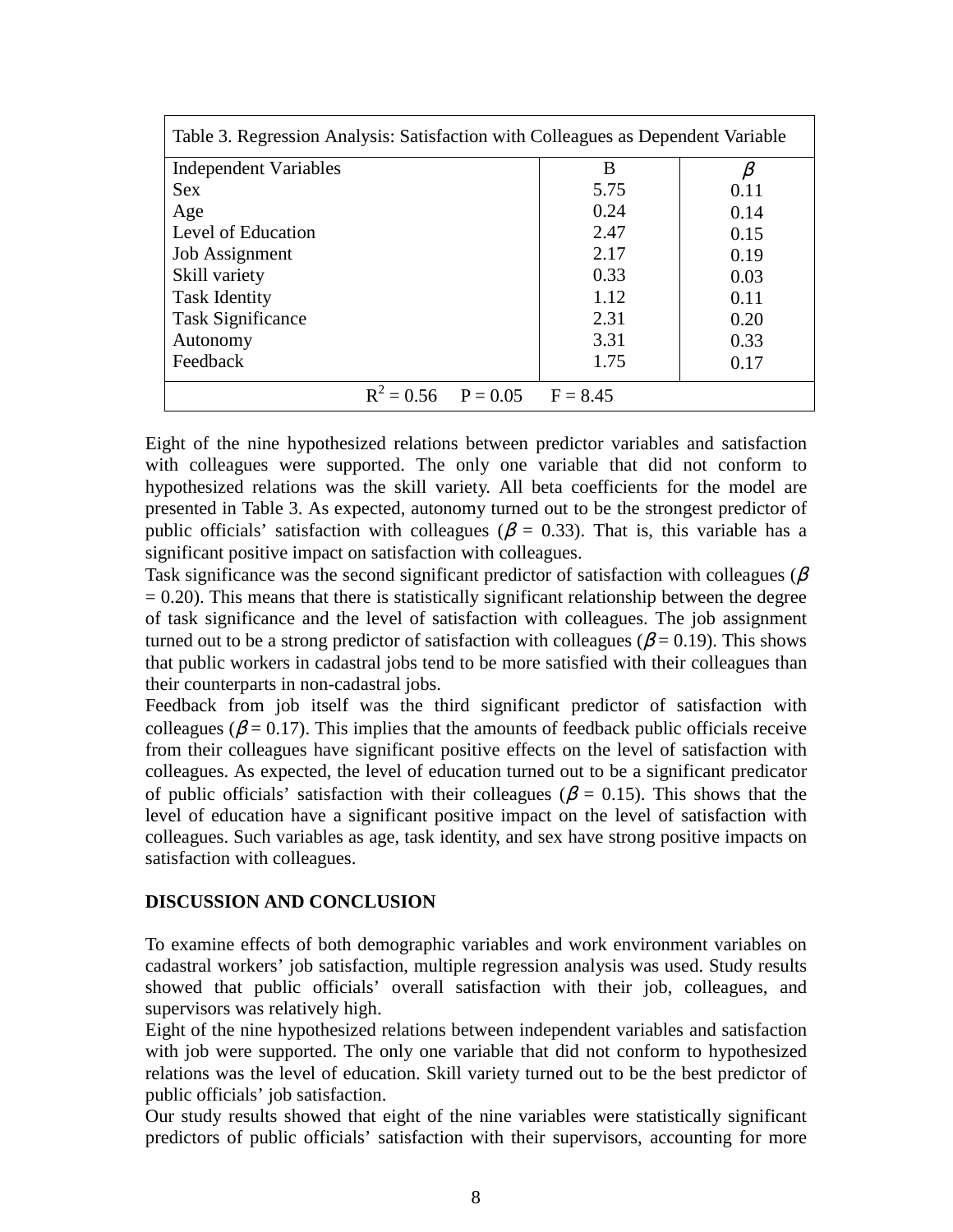than half of the variance  $(R^2=0.51)$ . The only one variable did not conform to hypothesized relation was the level of education. As expected, feedback from the job itself was the best predictor of public officials' satisfaction with their supervisor. This means that the amounts of feedback public officials get from their supervisors have significant positive impacts on the level of satisfaction with supervisors.

A test of the model produced an R-square of 0.56 for satisfaction with colleagues, indicating that over 56% of the variance was explained by the nine variables in the model. Eight of the nine hypothesized relations between predictor variables and satisfaction with colleagues were supported. The only one variable that did not conform to hypothesized relations was the skill variety. As expected, autonomy turned out to be the strongest predictor of public officials' satisfaction with colleagues.

Up to now, we have reviewed factors influencing public officials' job satisfaction. In view of the negative consequences of job dissatisfaction, it makes sense to consider ways of raising satisfaction and preventing job dissatisfaction. Although public officials' job satisfaction might not explain all aspects of their job performances, it is crucial to try to increase satisfaction if for no other reason than to make them happy.

The model we have developed and tested here can be used to promote cadastral workers' the job satisfaction in Korea. However, this study, which was based on cross sectional data, has some limitations in predicting public officials' job satisfaction. Therefore, longitudinal studies should be made to increase the predictive power of the model among cadastral workers in Korea.

#### **REFERENCES**

- Burk, L. E. (1985). "Relationship of caregiver education to child-oriented attitudes, job satisfaction, and behaviors toward children. Child Care Quarterly, 14, 103-29.
- Buzawa, E. S. (1984). Determining patrol officer job satisfaction: The role of selected demographic and job-specific attitudes. Criminology, 22, 61-81.
- Buzawa, E.S., Austin, T & Bannon, J. (1994). The role of selected socio-demographic and jobspecific variables in predicting patrol officer job satisfaction: A reexamination ten years later. American Journal of Police, 13, 51- 75.
- Crewson, PE. (1997). Public-service motivation: Building empirical evidence of incidence and effect. Journal of Public Administration Research and Theory, 4, 499-518.
- Friesen, D., & Williams, M.J. (1981). Administrator satisfaction. Canadian Administrator, 21, 1- 5.
- Frost, T.F., & Wilson, H.G. (1983). Effects of locus of control and A-B personality type on job satisfaction within the health care field. Psychological Reports, 53, 399-405.
- Gmelch, W.H., Gates, G., Parkay, F.W., & Torelli, J.A. (1994). The impact of personal, professional, and organizational characteristics on administrator burnout. (ERIC Document Reproduction Service No. ED 373 451)
- Griffin, G. R., Dunbar, R. & McGill, M. (1978). Factors associated with job satisfaction among police personnel. Journal of Police Science and Administration, 6, 77-85.
- Griffin, R.W & McMahan, G. C. (1994). Motivation through job design. In J. Greenberg (Ed.) Organizational behavior: The state of the science. Hillsdale, NJ.: L. Erlbaum Associates.
- Hackman, J. R. & Oldham, G. R. (1975). Development of the job diagnostic survey. Journal of Applied Psychology, 60, 159-170.
- Herzberg, F. (1976). The managerial choice: To be efficient and to be human. Homewood, IL: Dow Jones-Irwin.
- Herzberg, F. (1966). Work and the nature of man. Cleveland, OH: World.
- Herzberg, F., Mausner, B., & Snyderman, B. (1959). The motivation to work. New York: Wiley
- Jayaratne, S. T (1993). The antecedents, consequences, and correlates of job satisfaction. In RT Golembiewski (Ed.), Handbook of organizational behavior (pp. 111-134). New York: